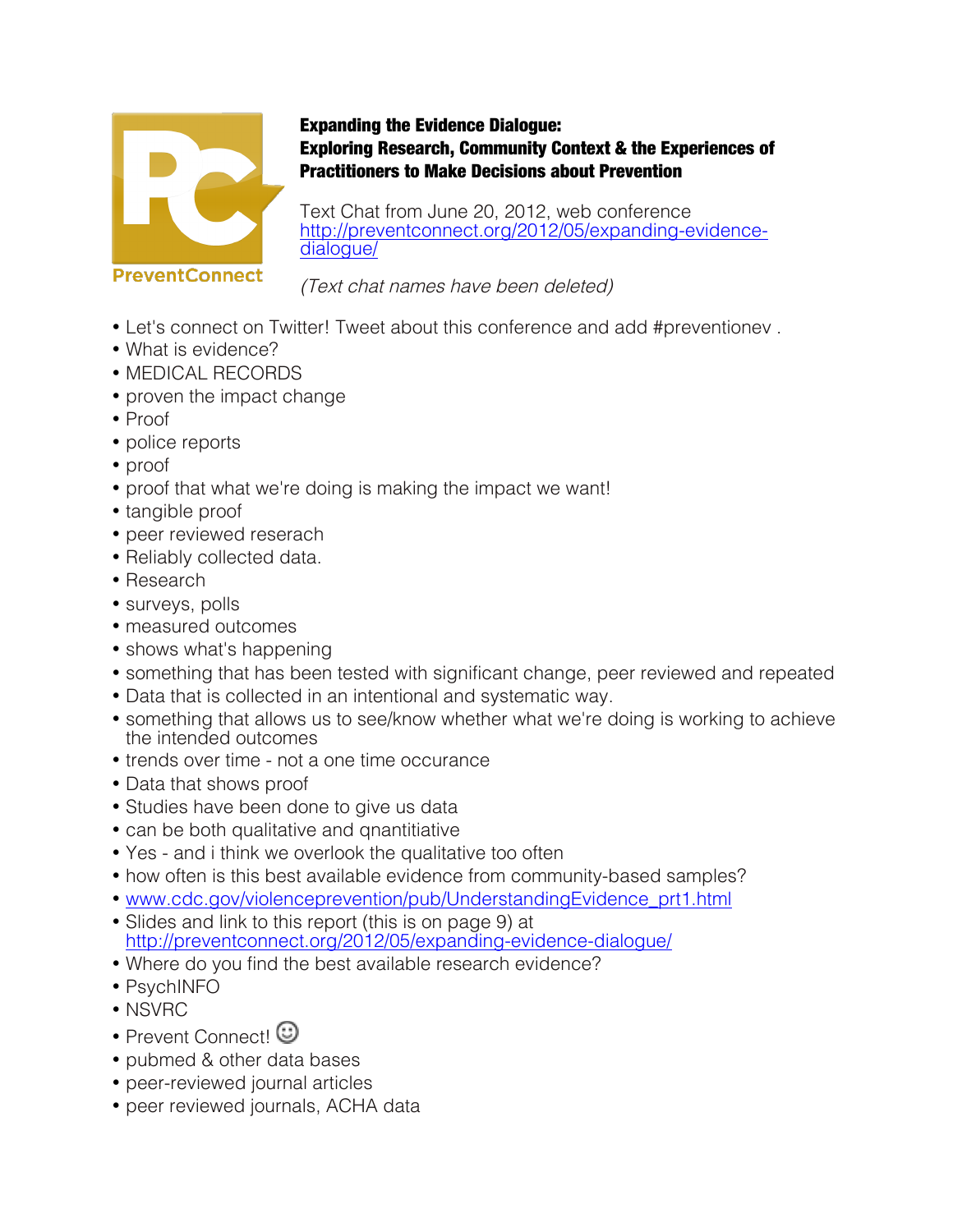- Journals like Violence Against women
- NSVRC, CACLio,
- prevent connect, nsvrc, peer reviewed articles, research databases
- of course from Prevent-Connect, NSVRC, and VAWNet, but also from some other fields
- peer revew
- VAWnet.org
- NSVRCBlue Prints for Prevention
- NSVRC library for journal articles
- NHCDSV
- NSVRC. DOJ, ACHA
- In my state, I do research on the Domestic Violence Coalition website
- graduate interns  $\mathbb{C}$
- I am used to doing scholarly peer reiviewed research through my doctoral program so I use those methods as well as Prevent Connect.
- Academic Search Elite
- interns, volunteers
- sometimes, GoogleScholar is quite helpful for keyword searches!
- researchers we have learned from previously
- Journals will tell you if they are peer reveiwed etc.
- SateyLIt http://www.safetylit.org/
- PubMed
- Beyond databases, I check with other advicates, professionals and practitioners in the field
- research briefs are nice too many national orgs do this.
- thank goodness for research briefs!
- Sample of one of our research briefs: http://www.nsvrc.org/publications/nsvrcpublications-research-briefs/sexual-victimization
- And a link to all research briefs that we currently have:http://www.nsvrc.org/publications/research-briefs
- Also, VAWnet Applied Research papers are awesome: http://vawnet.org/appliedresearch-papers/
- One way I get journal aticle sis to ask the www.nsvrc.org library for copies of the article - they send it to me
- Can you please post what EMPOWER stands for?
- Our librarian loves to connect folks with resources, including journal articles.
- Getting to OUtcomes http://www.rand.org/pubs/technical\_reports/TR101z2.html
- Enhancing and Making Programs and Outcomes Work to End Rape
- http://www.cdc.gov/ViolencePrevention/sexualviolence/EMPOWER/index.html
- These examples sound like great use of graduate interns.
- What about rural white communities in Colorado? I live in SW Colorado and find that our surrounding communities are seriously lacking in services.
- How do you use the best available research evidence to influence your decision making?
- to justify work we're already doing through conextual and experiential evidence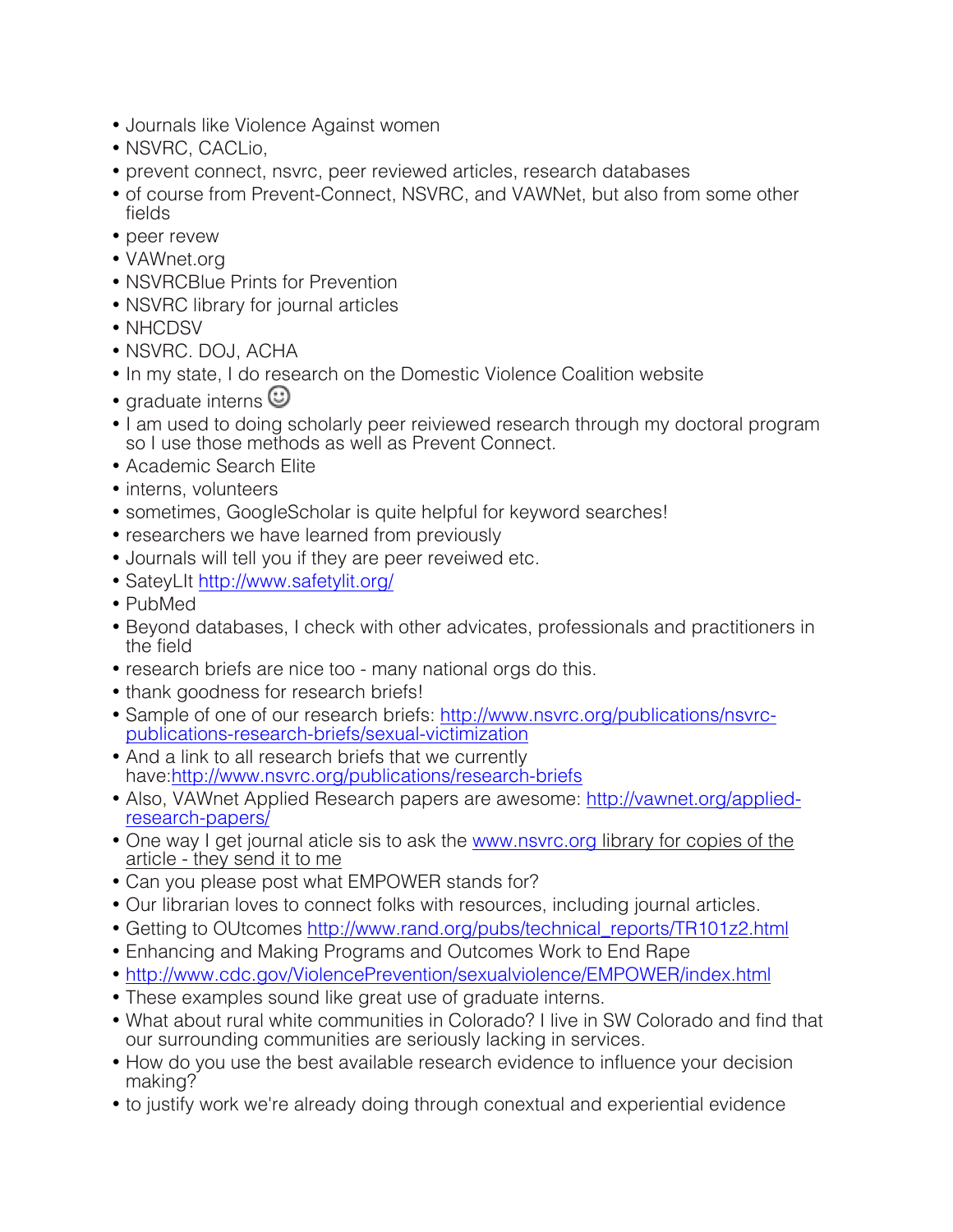- I use a lot of the adolescent brain development research and adverse childhood experiences data to talk about the development of sexually abusive behaviors and intervening really early on.
- we try to 1)construct a case for focusing on prevention of perpetration, as opposed to risk reduction 2) build a case for work at the policy/community level, as opposed to just individual skill building
- I use it as a way to guage where we are and how much more training we need to do.
- Our organization developed a Sexual Assault Response Team- bringing law enf., nurses and advocates together to develop protocols to use in SA cases
- I use research on the importance of comprehensive models to make the case with school personnel to support out-of-the-classroom (out-of-the-box) type programming
- Use the information and apply it to your community and see which ideas fit the best to the particular area you are in
- Try it, get feedback, and see if it's effective for our pop
- helps inform which programs to consider , what conditions made a program successful, helps make the case at community level and with stakeholders
- We use feedback from our campus community as well as data/research from the field to guide our program development; for example, including survivor stories and using the language/culture of our campus.
- Since Alaska is so high, more than the national average we try to collect as much local data as we can which is not easy. Comparing that with the services that are provided we try to find areas that are lacking in services to bring them on. We are building a prevention program now.
- to make a convincing case for viewing sexual violence and violence in general as a MEN's issue, and to recruit men and boys as allies
- we use research from other fields to cultivate collaboration and integrate efforts.
- we rely heavily on this type of evidence, certainly as much as BARE
- I find the Community Toolbox to be very helpful in collecting this type of evidence. http://ctb.ku.edu/en/default.aspx
- Hey Agnieszka, I wonder so often why rural communities on the Western Slope of Colorado are not "prioritized" when rates of violence, SA, and child sexual abuse are so high... Any ideas on how to get more resources and attention devoted to poor rural communities in Colorado?
- Asset mapping is a great process here is some info http://extension.missouri.edu/about/fy00-03/assetmapping.htm
- i love the Community Ethnic Center tool-- we're planning to use it this Fall in Orange County!
- Tri-Ethnic COmmunity Readiness Assessment http://triethniccenter.colostate.edu/communityReadiness\_home.htm
- I also love TAASA's Engaging Communities in SV Prevention, http://www.taasa.org/prevention/pdfs/TAASA\_ECGuidebook.pdf
- http://www.countyhealthrankings.org/ is another good resource for looking at community level data
- If you have resources you love to use in this work, add them to our wiki! http://wiki.preventconnect.org/Welcome+to+the+PreventConnect+Wiki%21
- or may work for DV but not SV
- Share your experiences when you have used contextual evidence in decision making.